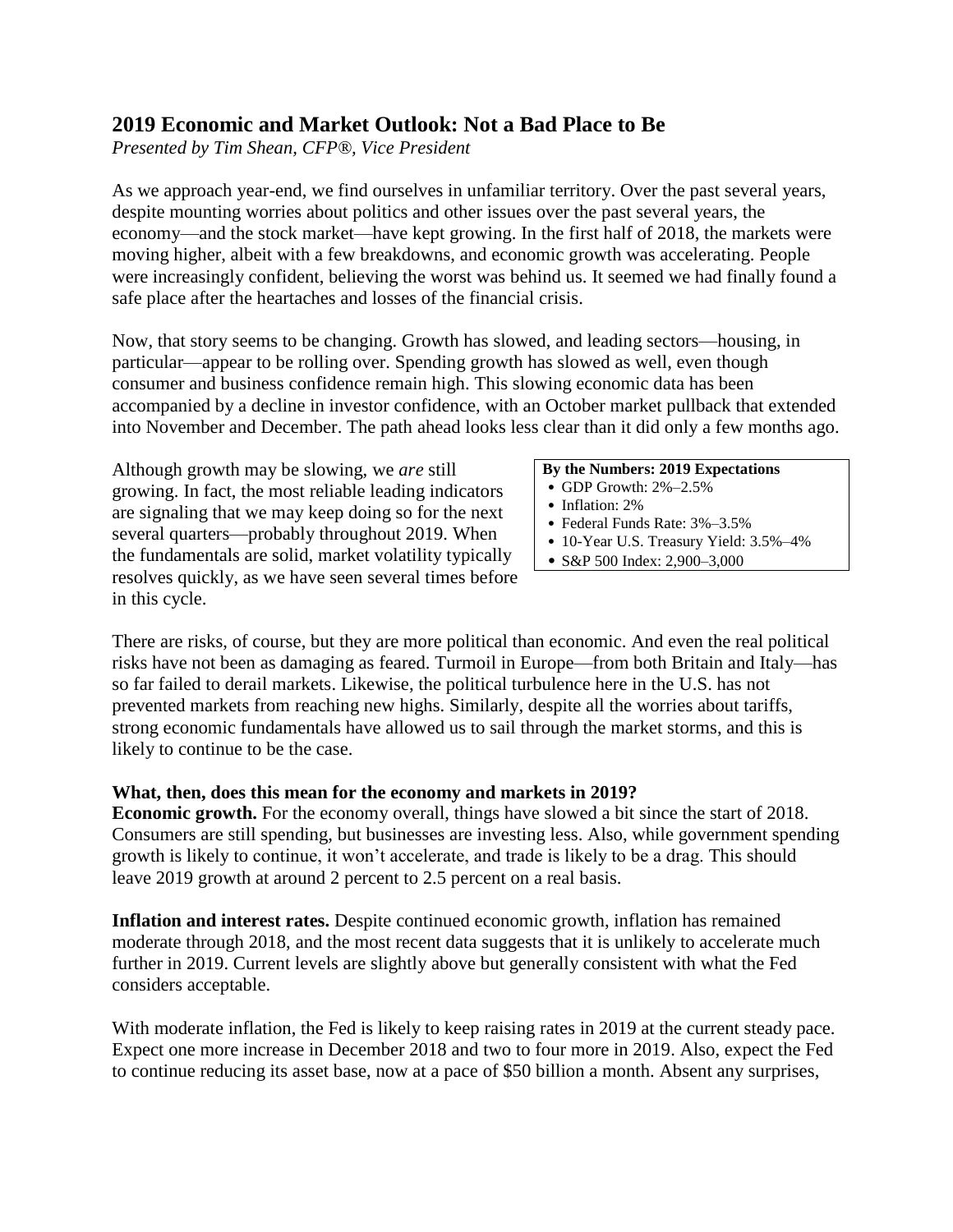the effects from higher rates and the unwinding of the balance sheet should be minimal, as they have been so far.

Longer-term rates should also rise somewhat. Given stable growth and ongoing low inflation, the rate on the 10-year Treasury can be expected to drift up from where it is now, to a level of around 3.5 percent to 4 percent by year-end 2019. The risk here is most likely to the downside, but this seems a reasonable target. Overall, monetary policy and interest rates should continue to normalize through the year.

**Stock markets.** This normalization means that stock markets are likely to trade on fundamentals such as revenue and earnings growth. Here in the U.S., both revenue and earnings growth were much greater than expected at the start of the year due to the 2017 Tax Cuts and Jobs Act, which reduced rates. While this is a trend that should moderate in 2019, revenue growth is expected to remain strong, at levels last seen in the immediate recovery from the financial crisis, which should support continued growth in earnings through 2019, at a slower but still healthy pace compared with 2018.

With solid fundamentals, the real question will be what stock valuations do. Historically, high levels of confidence have driven valuations higher, which is what we have seen through most of 2018. Recently, however, valuations have dropped to the lower end of the range typical of the past five years or so. As confidence levels moderate and growth slows, we can expect valuations to remain at the lower end of that range.

Given projected earnings growth and a resetting of valuations to levels prevailing through the past couple of years—to about 15 times forward earnings—the S&P 500 is likely to end 2019 between 2,900 and 3,000. There is upside potential if valuations recover to the high levels seen recently. But there may be more downside risk, as even a valuation of 15 is quite high historically. Still, this estimate is consistent with revenue and earnings growth projections and with overall economic growth.

## **What to watch for**

None of this is guaranteed, of course. Things to watch include the apparent slowdown in U.S. and global economic growth, as well as rising interest rates. On the political side, we'll need to watch for potential investigations into the administration by the new Democrat-controlled House; the pending crises in Europe, including Brexit and Italy; and the situation with North Korea. Trade conflicts also have the potential to worsen.

Even if some of these risks come to pass, though, with job growth and confidence high, the economy is likely to keep growing, which should limit any damage. Overall, 2019 seems likely to be in line with many years of this recovery, with slow but steady economic growth, moderate market appreciation, and more normalization across the board. Despite the headlines, this is not a bad place to be.

*Certain sections of this commentary contain forward-looking statements based on our reasonable expectations, estimates, projections, and assumptions. Forward-looking statements are not guarantees of future performance and involve certain risks and uncertainties, which are difficult to predict. Past performance is not indicative of future results. All indices are unmanaged and investors cannot invest directly into an index. The S&P 500 Index is a*